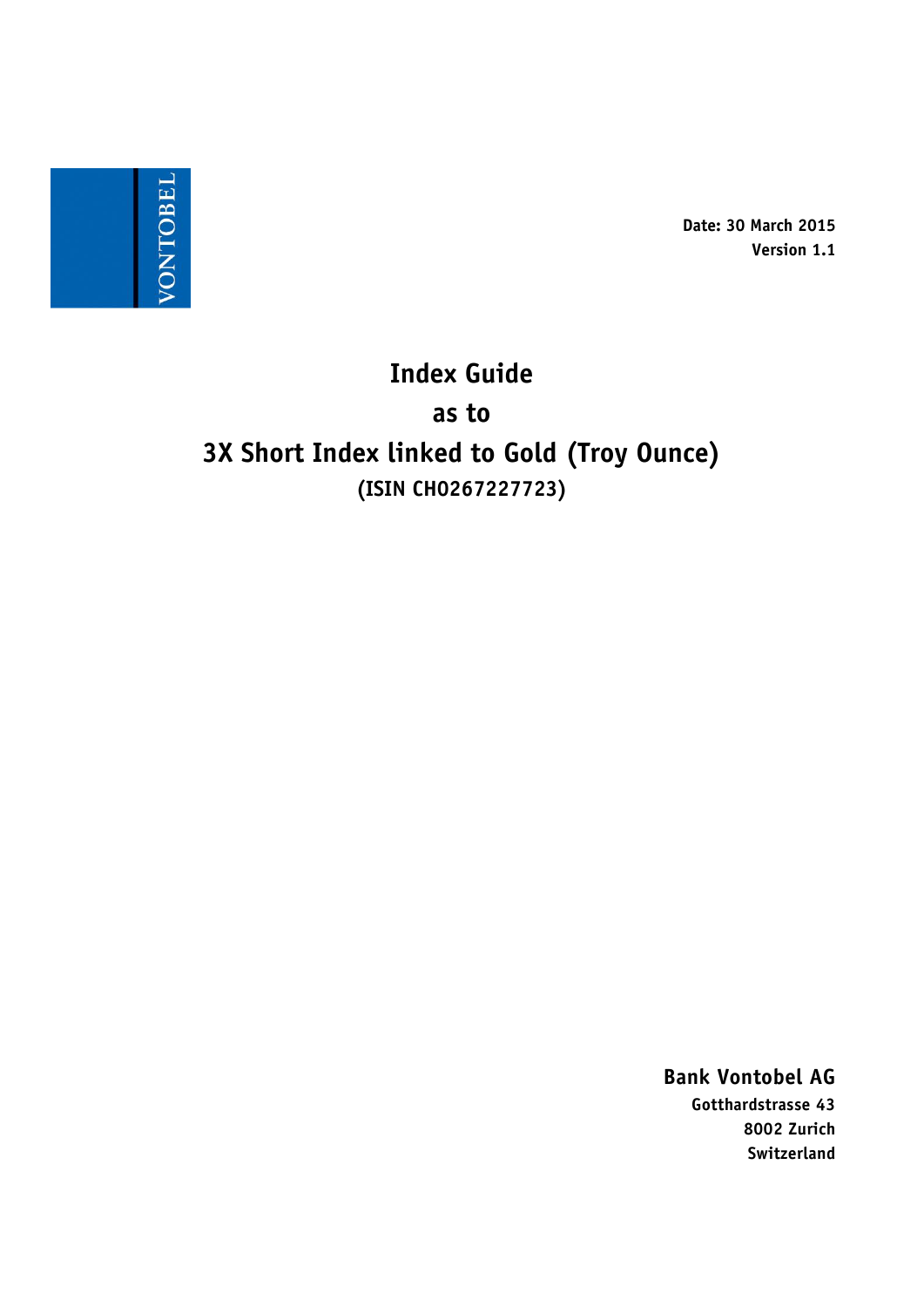This Index Guide describes the composition and calculation of the *Factor Index* specified below. The *Index Calculation Agent* makes the Index Guide available on the *Information Page*. The Index Guide constitutes the basis for calculating and publishing the *Factor Index*.

| Index Name:              | 3X Short Index linked to Gold (Troy Ounce) (the "Factor Index")                         |
|--------------------------|-----------------------------------------------------------------------------------------|
| Reference Instrument:    | Gold (Troy Ounce)                                                                       |
|                          | Index Calculation Agent: Bank Vontobel AG, Gotthardstrasse 43, 8002 Zurich, Switzerland |
| <b>Information Page:</b> | https://indices.vontobel.com                                                            |
| ISIN:                    | CH0267227723                                                                            |
| Valor:                   | 26722772                                                                                |
| WKN:                     | A12JUV                                                                                  |

This Index is part of the family of Vontobel Leveraged Long and Short indices ("**Factor Indices**").

## **The Factor Indices are not recognized financial indices but are customized indices conceived by Bank Vontobel AG in its capacity as Index Calculation Agent, their sole function being to act as underlying for a certain type of security (so-called Factor Certificates).**

The Index Calculation Agent will perform the calculation and composition of the Factor Index with the utmost care. However, the Index Calculation Agent does not guarantee that the calculation of the indices or of any other parameters required for the composition and calculation, as in accordance with this Index Guide, will be free from error.

Decisions on the manner and method of calculation and composition of its indices are made by the Index Calculation Agent in good faith and based on its best knowledge available. The Index Calculation Agent is neither liable for any damages nor any losses resulting from or associated with the said decisions.

The Index Calculation Agent accepts no liability whatsoever towards third parties for associated direct or indirect damages, resulting from or associated with an inaccurate or erroneous calculation of the indices or any other parameters. Without prejudice to any potential obligations vis-à-vis licensees, the Index Calculation Agent is under no obligation towards third parties, including investors and/or financial intermediaries, to indicate any mistakes or errors related to the Index.

The indices of the Index Calculation Agent do not constitute a recommendation to undertake an investment. In particular, the composition, calculation and publication of the indices are neither to constitute a representation or a warranty nor an opinion on the part of the Index Calculation Agent with regard to the purchase or sale of an index constituents or any financial instrument relating to such index.

The Index and the index family constitute the intellectual property of Bank Vontobel AG, Gotthardstrasse 43, 8002 Zurich, Switzerland, which reserves any and all rights in this respect.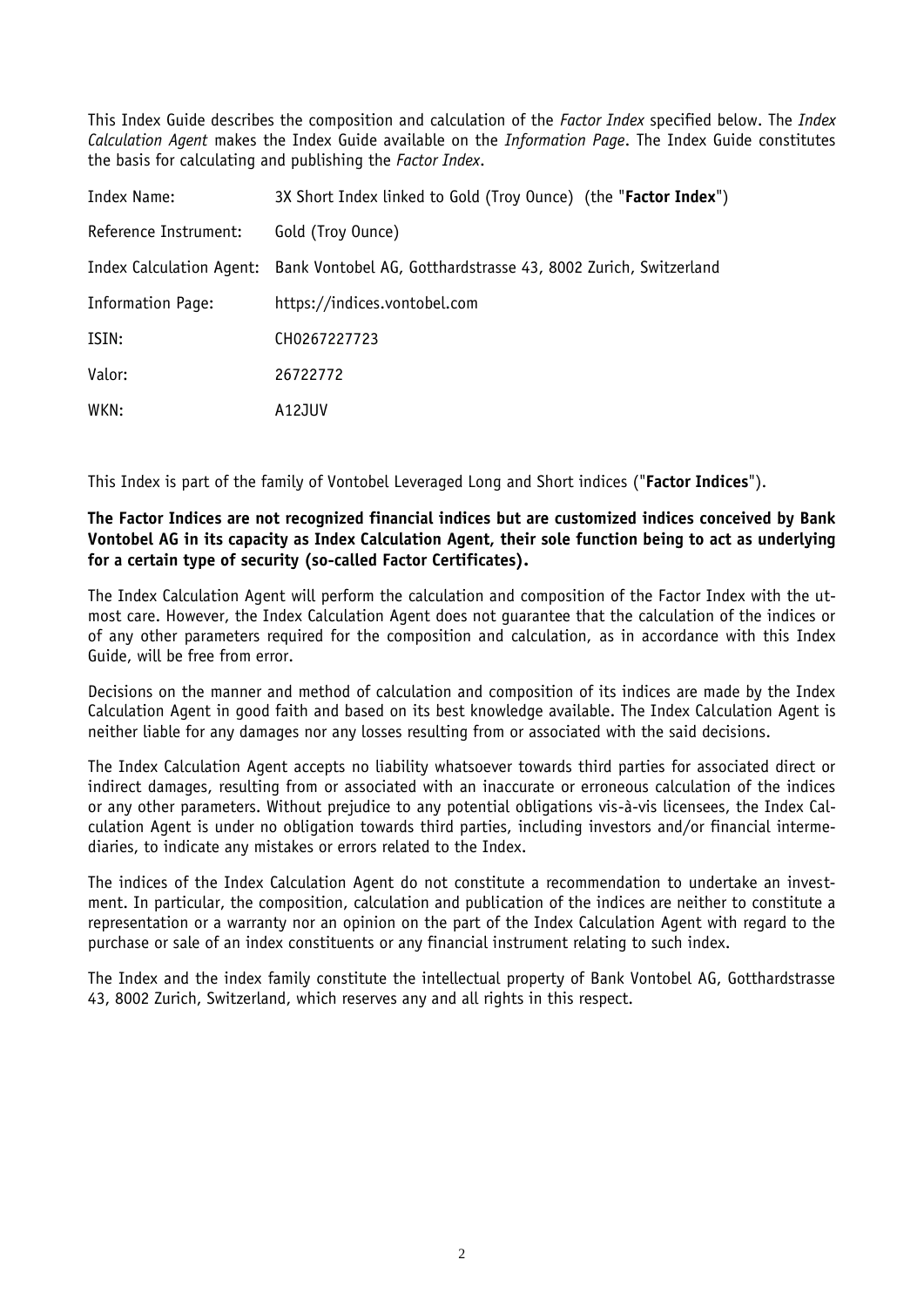# **A) Index description**

The *Factor Index* reflects price movements in the *Reference Instrument* with a leverage factor of 3. A decrease in the price of the *Reference Instrument* since the most recent calculation of an *Index Closing Value* results in a positive change in the *Factor Index* compared with the previous price of the *Factor Index* and vice versa. The *Factor Index* therefore replicates a "short" strategy.

The *Factor Index* consists of a leverage component and a financing component.

#### *Leverage component*

The leverage component inversely tracks an investment in the *Reference Instrument*, whereby movements in the price of the *Reference Instrument* are multiplied by the *Leverage* (Factor). This leverage effect occurs with either positive or negative movements in the price of the *Reference Instrument*, having a disproportionate effect on the value of the *Factor Index*.

For example (leaving aside the financing component):

- An increase in the price of the *Reference Instrument* (as compared to the most recent adjustment) by 2% results in an decrease in the *Factor Index* by 3 x 2%;
- A decrease in the price of the *Reference Instrument* (as compared to the most recent adjustment) by 2% results in an increase in the *Factor Index* by 3 x 2%.

### *Financing component*

The financing component emulates the expenses and earnings that would arise from acquiring the *Reference Instrument*, selling it and investing the proceeds at the risk-free rate. Additionally, a fee charged by the *Index Calculation Agent* for the calculation and administration of the *Factor Index* is added (*Index Fee* which reduces the value of the index).

If the acquisition costs and the *Index Fee* exceed the interest income based on the applicable *Interest Rate* on a particular day, the value of the *Factor Index* is reduced on such day.

## **B) Index definitions**

The definitions below shall apply for the purposes of this index description.

"**Adjustment Date**" means the first *Index Calculation Day* of each calendar month.

- "**Extraordinary Adjustment Event**" means any of the following events as they relate to the *Reference Instrument*:
	- (a) a change in the quality, composition (e.g. a different degree of purity or different place of origin) or the standard unit of measurement by or on the *Reference Exchange* responsible for determining the *Valuation Price* of the *Reference Instrument*; or
	- (b) any other event which in the reasonable discretion of the *Index Calculation Agent* would have a comparable or similar impact on the calculation of the *Factor Index* in the event that no adjustment were to be made.
- "**Valuation Price**" of the *Reference Instrument* for an *Index Calculation Day* means subject to an *extraordinary adjustment* of the index calculation pursuant to section D) – the price of the *Reference Instrument*, as determined for that day on the *Reference Exchange* as LBMA Gold Price PM. If an *Index Calculation Day* falls on a day which is not a *Trading Day*, the *Valuation Price* of the immediately preceding *Index Calculation Day* shall continue to apply. If no *Valuation Price* for the *Reference Instru-*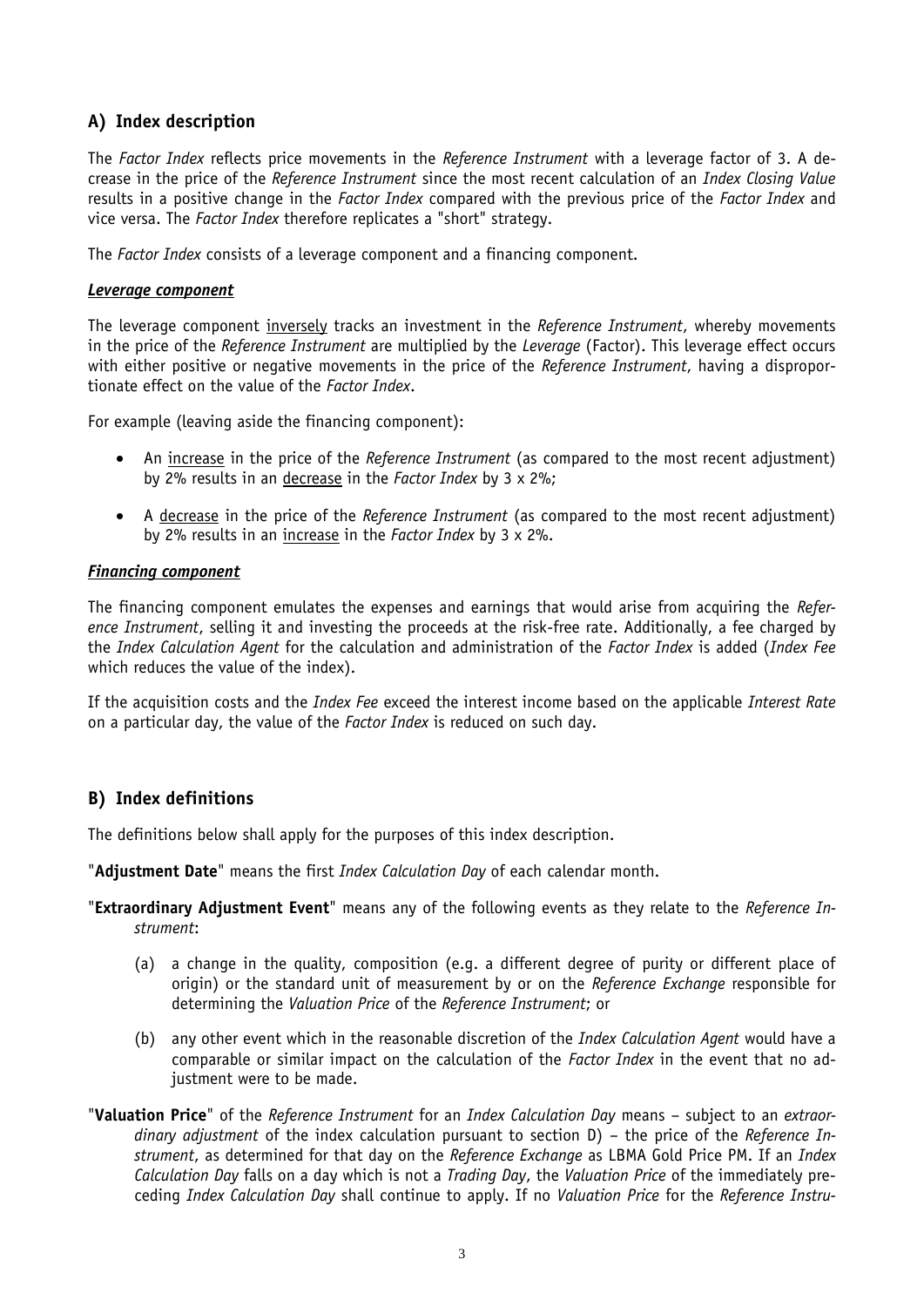*ment* is determined or published on a *Trading Day*, the *Index Calculation Agent* shall determine the *Valuation Price* of the *Reference Instrument* for that day on the basis of the most recent prices set for the *Reference Instrument* in the international interbank market in its due discretion.

"**Financing Spread**" reflects the current annual cost on an *Index Calculation Day* of acquiring the *Reference Instrument* via a securities lending and repurchase ("repo") transaction.

The *Financing Spread* on the *Index Start Date* corresponds to the *Initial Financing Spread*. The *Index Calculation Agent* then adjusts the "**Current Financing Spread**" in its due discretion on each *Adjustment Date* to reflect current market conditions and publishes it in accordance with section E) of this index description. The adjusted *Financing Spread* becomes applicable immediately from the relevant *Adjustment Date* onward.

"**Initial Financing Spread**" is 0.1% per annum.

- "**Trading Day**" means every day on which a Valuation Price for the *Reference Instrument* is normally determined on the *Reference Exchange*.
- "**Leverage**" is -3. It describes the effect of a change in the *Reference Instrument* on the respective *Factor Index*. The negative sign for the *Leverage* indicates that the Short *Factor Index* participates inversely in, i.e. in the opposite of, the performance of the *Reference Instrument*.

"**Index Calculation Agent**" means Bank Vontobel AG, Gotthardstrasse 43, 8002 Zurich, Switzerland.

"**Index Calculation Day**" means every day from Monday to Friday.

"**Index Calculation Period**" means from Monday 0:00 to Friday 21:00 (London time in each case).

- "**Index Fee**" is 1.0% per annum. The *Index Fee* is charged each calendar day, beginning as of the *Index Start Date*. It is calculated on the basis of a 360-day year and the most recently calculated *Index Closing Value*.
- "**Index Closing Value**" is calculated for each *Index Calculation Day* by the *Index Calculation Agent* in accordance with section C) 1) of this index description on the basis of the *Valuation Price* of the *Reference Instrument* for that *Index Calculation Day* and published in accordance with section E) of this index description.

"**Index Start Date**" means 19 January 2015.

"**Index Start Value**" is 100 index points and represents the Index Closing Value on Index Calculation Day T=0 for the purposes of calculating the index in accordance with C).

"**Index Currency**" means USD.

"**Information Page**" means https://indices.vontobel.com.

"**Reference Instrument Price**" means at any time during the *Index Calculation Period* the price of the *Reference Instrument* in the international interbank market, as determined by the *Index Calculation Agent* in its reasonable discretion.

"**Reference Exchange**" means ICE Benchmark Administration Limited.

"**Reference Instrument**" means Gold (Troy Ounce).

| Currency: | USD                         |
|-----------|-----------------------------|
| ISIN:     | XC0009655157 / XD0002747026 |

"**Barrier**" is 28%. It indicates the maximum permitted positive change in price of the *Reference Instrument*  compared with its most recent *Valuation Price* before an *Intraday Index Adjustment* takes place.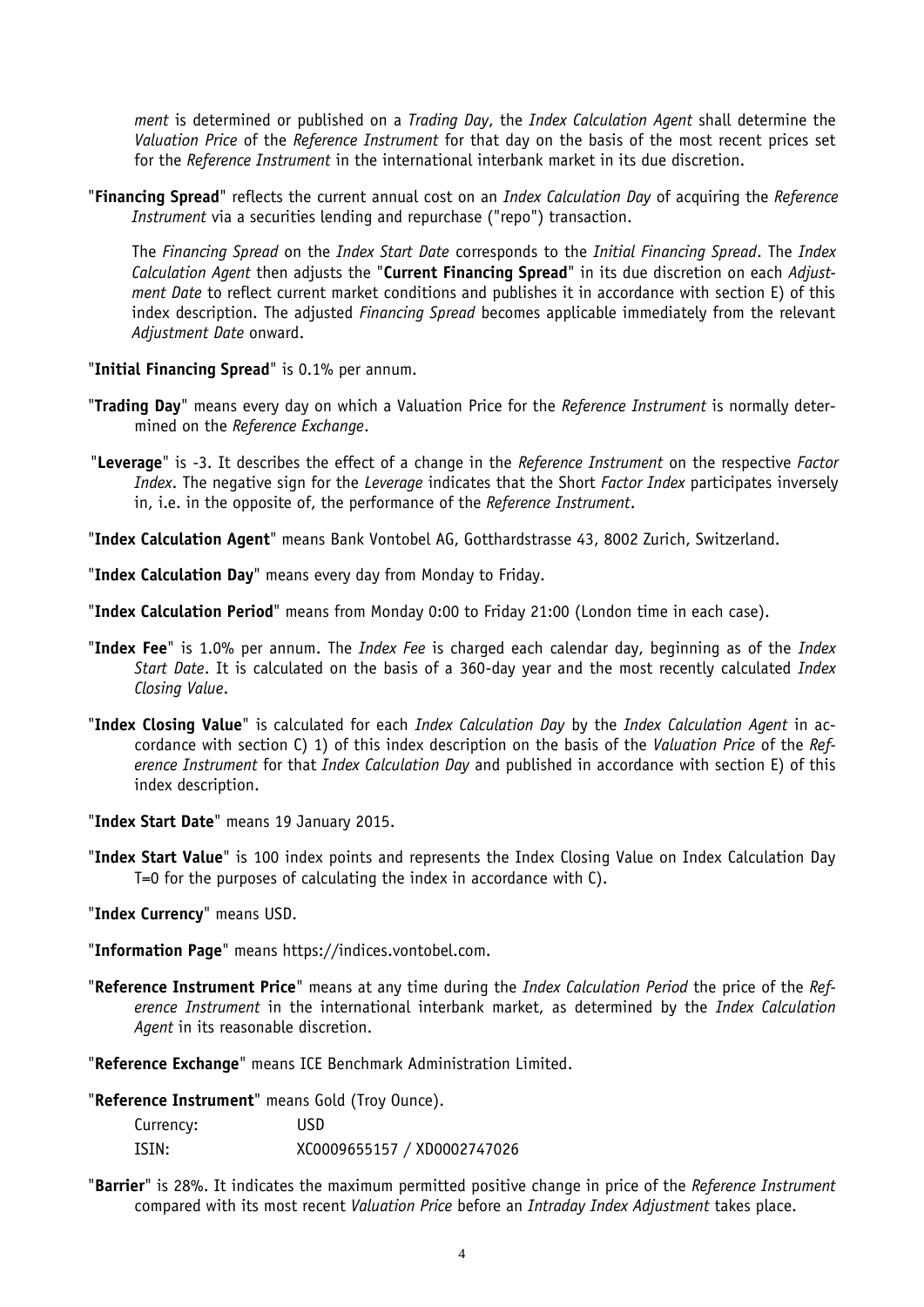"**Derivatives Exchange**" means COMEX (CME Group).

"**Interest Rate**" means USD LIBOR O/N (overnight).

LIBOR stands for London InterBank Offered Rate. LIBOR is an average interest rate based on information submitted by the contributing banks. The panel banks indicate the interest rates at which they are able to refinance their own interbank activities in the relevant currency for the relevant term on an unsecured basis. To calculate the reference interest rate, the highest and lowest quartiles of these interest rates are eliminated, and the remaining interest rates are averaged. LIBOR is calculated for 7 different terms and 5 different currencies. The LIBOR interest rates (ICE Libor) are administered by ICE Benchmark Administration Limited (IBA) and determined each business day at 11 a.m. (London time). LIBOR O/N (overnight) stands for terms of 1 day.

If the *Interest Rate* is not set or published on an *Index Calculation Day*, the *Interest Rate* applied on the immediately preceding *Index Calculation Day* is used to calculate the index in accordance with section C).

If the *Interest Rate* has neither been set nor published for ten consecutive *Index Calculation Days*, the *Index Calculation Agent* has the right and obligation to stipulate in its reasonable discretion an alternative relevant *Interest Rate* which has functions comparable to the previous *Interest Rate*.

# **C) Index calculation**

The *Factor Index* shall be calculated for the first time on the *Index Start Date*. The initial level of the Index on the *Index Start Date* corresponds to the *Index Start Value*. The respective current index level is calculated by the *Index Calculation Agent* on a continuous basis during the trading period of the *Reference Instrument* on the *Reference Exchange* on each *Index Calculation Date*, rounded to two decimal places and published in accordance with section E).

One index point corresponds to one unit of the *Index Currency*.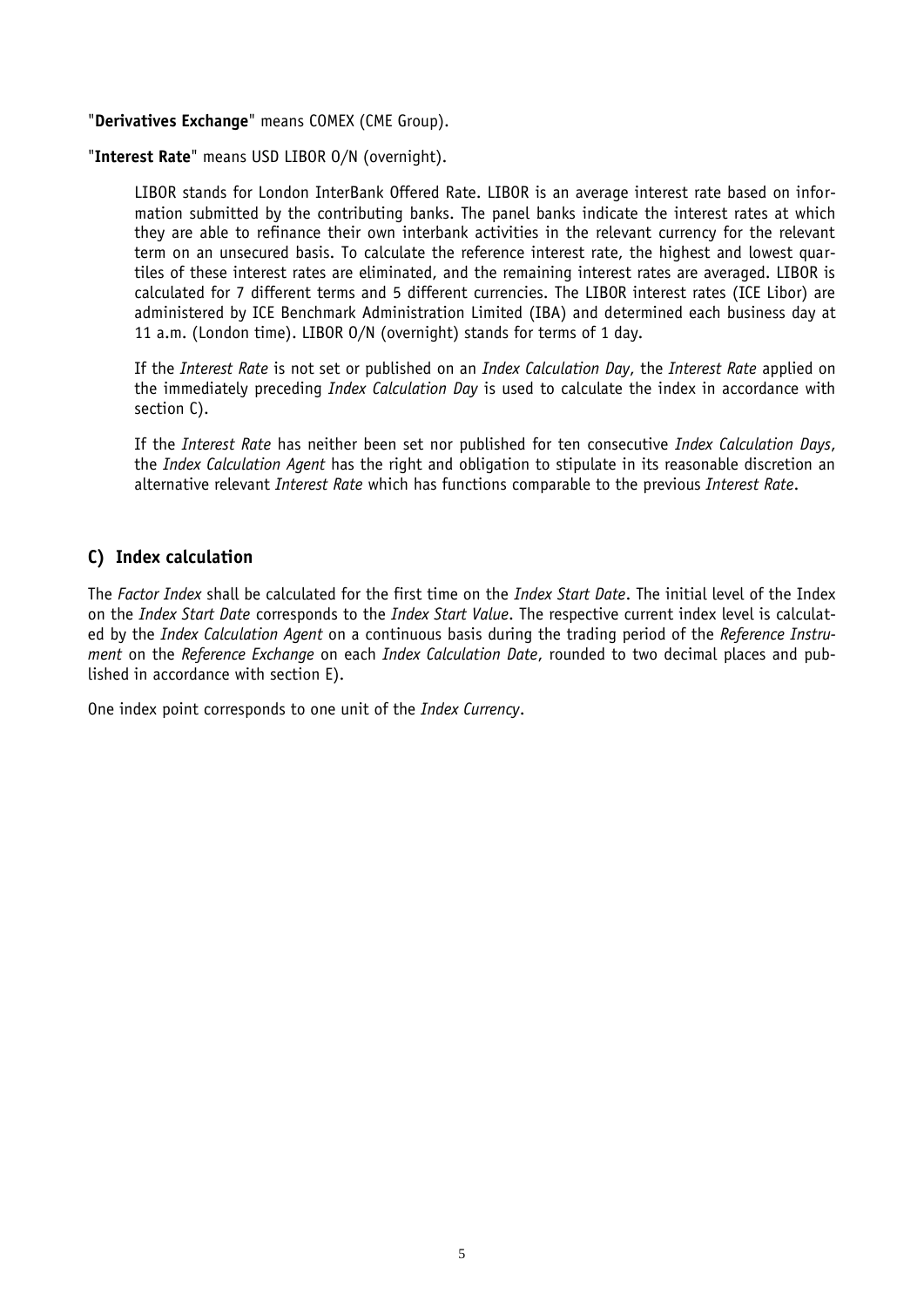## **C) 1) Index formula**

The *Factor Index* is calculated for each time t during an *Index Calculation Day* T in accordance with the following formula:

$$
IDX_{t} = IDX_{T-1} \times \left\{ 1 + L \times \left( \frac{R_{t}}{R_{T-1}} - 1 \right) + \left[ (1 - L) \times IR_{T-1} + L \times FS_{T} - IG \right] \times \frac{d}{360} \right\}
$$
  
\n
$$
L = \text{Average component}
$$
  
\nwhere:  
\n
$$
T = \text{current Index Calculation Day}
$$
  
\n
$$
IDX_{t-1} = \text{Index Closing Value on Index Calculation Day T}
$$
  
\n
$$
L = \text{Leverage (Factor): -3}
$$
  
\n
$$
R_{t} = \text{Reference Instrument Price at time t}
$$
  
\n
$$
R_{T-1} = \text{Value of Theorem Index Calculation Day T}
$$
  
\n
$$
R_{t} = \text{Reference Instrument Price at time t}
$$
  
\n
$$
R_{T-1} = \text{Value of Theorem Index Calculation Day T}
$$

 $IR<sub>T-1</sub>$  = Interest Rate on Index Calculation Day T-1

- $FS_T$  = Financing Spread on Index Calculation Day T
- IG = Index Fee
- d = Number of calendar days between Index Calculation Days T-1 and T

#### **C) 2) Intraday Index Adjustment**

If at time s on *Index Calculation Day* T the *Reference Instrument Price* exceeds the most recent *Valuation Price* of the *Reference Instrument* by more than 28% (*Barrier*), an "**Intraday Index Adjustment**" takes place, simulating a new day:

s  $=$  T, i.e.  $IDX_{T-1}$  (new)  $= IDX_s$  $R_{T-1}$  (new) =  $R_{T-1}$  (old) x 1.28 d = 0

A new *Valuation Price* valid after time s (R<sub>T-1</sub> (new)) is calculated by multiplying the previous *Valuation Price* (R<sub>T-1</sub> (old)) by 1.28. The *financing component* remains unchanged. No additional costs are incurred for the newly simulated day.

#### **D) Extraordinary adjustment of the index calculation**

In the event of an *Extraordinary Adjustment Event* occurring in relation to the *Reference Instrument*, the *Index Calculation Agent* will adjust the index calculation on the *Reference Date* (as defined below). In doing so, the *Index Calculation Agent* will endeavour – as far as possible – to calculate the *leverage component* as if no *Extraordinary Adjustment Event* had occurred.

The *Index Calculation Agent* will generally adjust the index calculation by correcting the relevant *Valuation Price* for the *Reference Instrument* on *Index Calculation Day* T-1 on the *Reference Date*, in its due discretion. The *Index Calculation Agent* may, in exercising its discretion, base the timing and substance of the adjustment on the manner in which the *Reference Exchange* or the *Derivatives Exchange*, respectively, make corresponding adjustments to the *Reference Instrument* itself or to futures or options contracts on the *Reference Instrument*, but shall not be obliged to do so. In cases of doubt about the application of the adjustment rules of the *Derivatives Exchange*, the *Index Calculation Agent* shall decide such questions in its reasonable discretion.